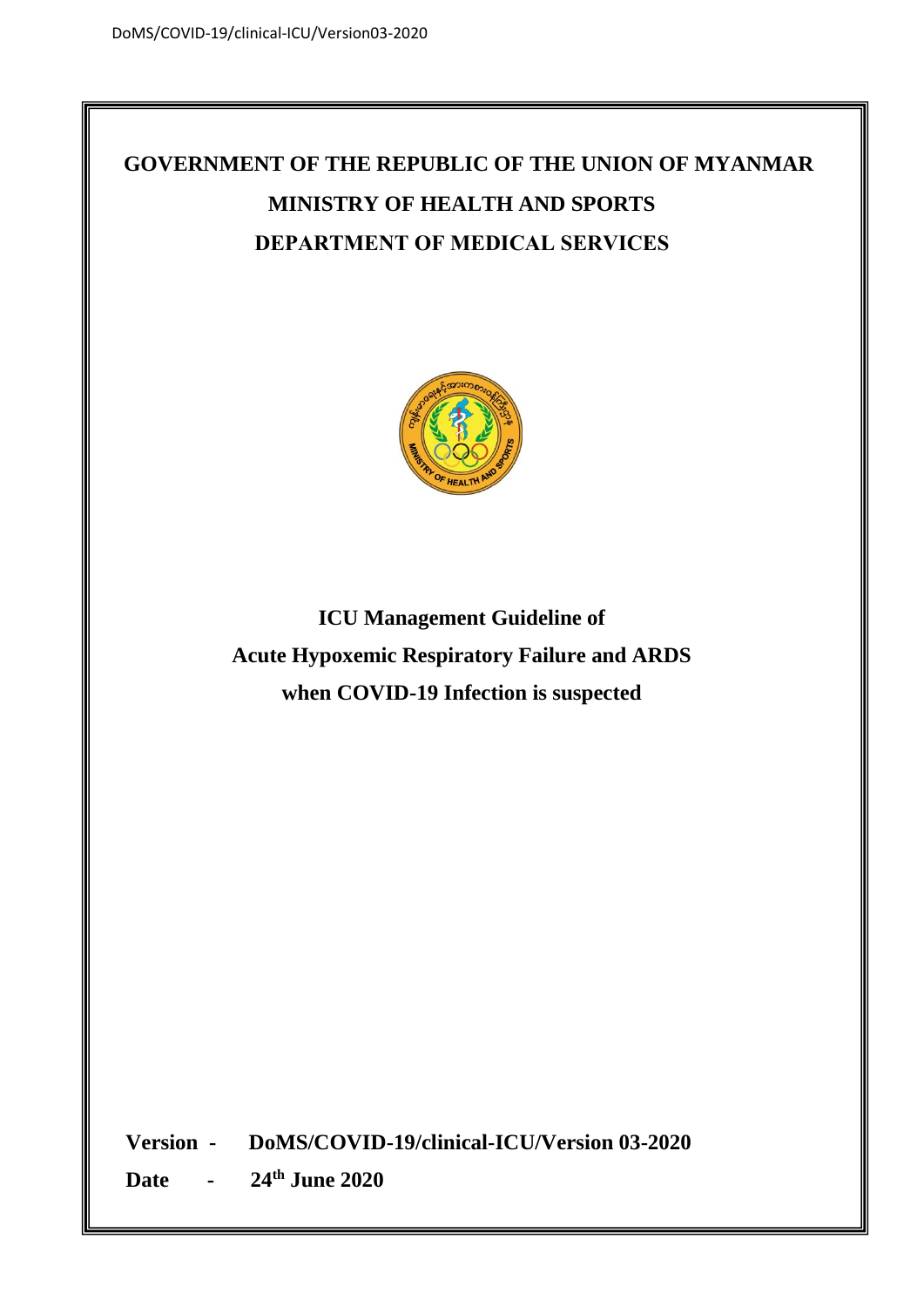## **ICU MANAGEMENT GUIDELINE OF ACUTE HYPOXEMIC RESPIRATORY FAILURE AND ARDS WHEN COVID-19 INFECTION IS SUSPECTED (Version 3 as of 24-6-2020)**

**Criteria for ICU Admission (If any of one)**

- 1. Respiratory rate  $\geq$  30/min
- 2. SpO2 <90% with standard Oxygen Therapy (face mask with reservoir bag 10-15 L/min)
- 3. SpO2/FiO2 < 315
- 4. PaO2/FiO2 < 200 (If ABG available) (Moderate ARDS)
- 5. Severe pneumonia with sepsis/ septic shock

Closed observation and monitoring, optimization of oxygenation to maintain SpO2 > 90%

## **Criteria for endotracheal intubation should be based on individual situation. The followings are red signs;**

- 1. Respiratory rate > 35/min, severe respiratory distress with increased work of breathing
- 2. PaO2/FiO2 < 200 (If ABG available) or  $SpO2/FiO2$  < 150
- 3. Severe acidosis pH <7.25 (If ABG available)
- 4. Altered mental status
- 5. Haemodynamic instability (MAP  $\leq$  65 mmHg) after fluid resuscitation and vasopressor/inotrope support) (according to updated SSC guideline Hour 1 bundle)

#### **Ventilatory Support**

For acute hypoxemic respiratory failure despite conventional oxygen therapy, use of high-flow nasal cannula (HFNC) is suggested relative to conventional oxygen therapy and non-invasive positive pressure ventilation (NIPPV) (weak recommendation, LQE). If HFNC is not available, a trial of NIPPV is suggested (weak recommendation, very LQE).

Close monitoring and short interval assessment for worsening of respiratory status and early intubation if worsening occurs is recommended.

For patients with persistent hypoxemia despite increasing supplemental oxygen requirements in whom endotracheal intubation is not otherwise indicated, consider a trial of awake prone positioning to improve oxygenation.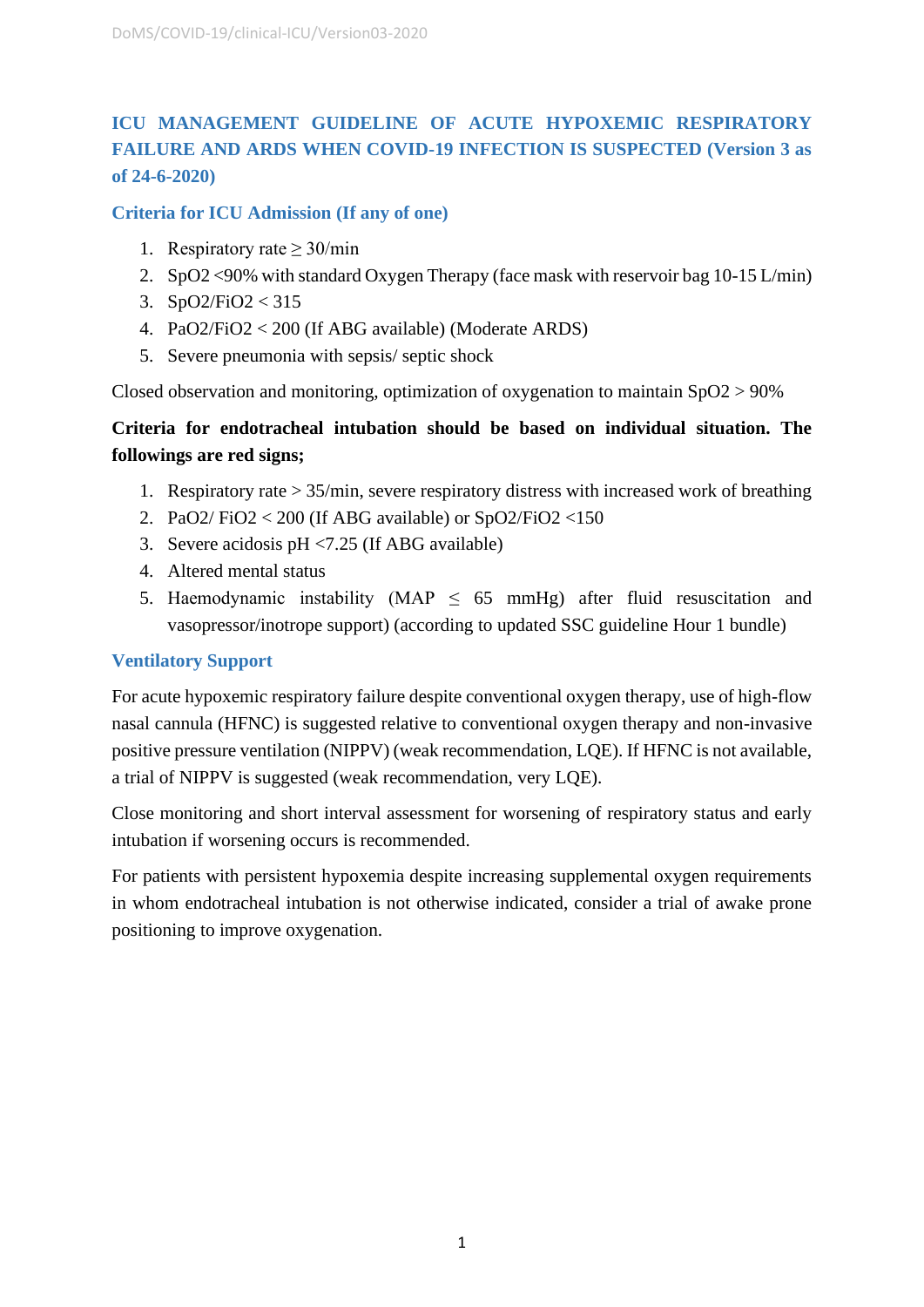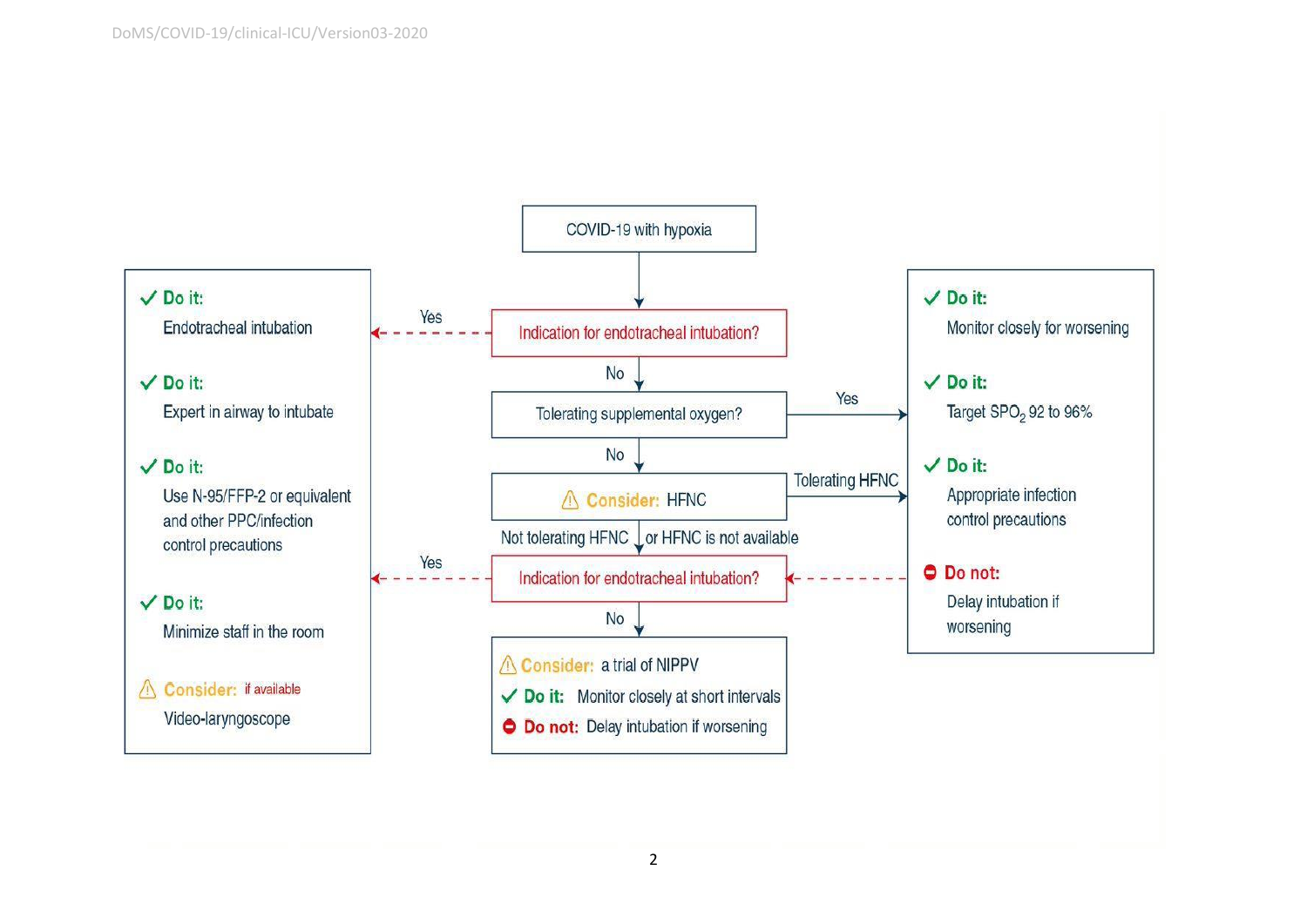## **Endotracheal intubation must be followed the COVID-19 Airway management principles, WFSA guideline.**

Endotracheal intubation should be performed by a trained and experienced provider using airborne precautions.

Remarks: Patients with ARDS, especially young children or those who are obese or pregnant, may desaturate quickly during intubation. Pre-oxygenate with 100% FiO2 for 5 minutes. Rapid sequence intubation is appropriate after an airway assessment.

### **VENTILATOR SETUP AND ADJUSTMENT**

- 1. Calculate predicted body weight (PBW)
	- a. Males =  $50 + 2.3$  [height (inches) 60]
	- b. Females =  $45.5 + 2.3$  [height (inches) -60]
- 2. Select any ventilator mode, AC or SIMV mode
- **3.** Initial tidal volume is 6 ml/kg PBW; recommends using low tidal volume (VT) ventilation (VT 4–8 mL/kg of PBW) over higher tidal volumes (VT  $>8$  mL/kg)
- 4. Set initial rate to approximate baseline minute ventilation (not  $> 35$  bpm).
- 5. Adjust PEEP (5-15) and FiO2 to achieve SpO2 88-92% (PaO2- 55-80 mmHg) lower inspiratory pressures (plateau pressure <30 cmH2O).
- 6. The use of deep sedation may be required to control respiratory drive and to reduce the patient-ventilator dys-synchrony.
- 7. Use a conservative fluid management strategy for ARDS patients without tissue hypoperfusion.
- 8. In patients with moderate-severe ARDS (PaO2/FiO2 <150), neuromuscular blockade by continuous infusion should not be routinely used.
- 9. For mechanically ventilated adults and refractory hypoxemia despite optimized ventilation, recommend prone ventilation for 12 to 16 hours per day over no prone ventilation

### **COVID-19 Airway management principles according to WFSA guideline**

## **High Risk Procedures – Tracheal Intubation and other Aerosol-generating medical procedures**

- 1. Limit staff present at tracheal intubation: one intubator, one assistant and one to administer drugs/monitor patient.
- 2. Preferably, the most experienced anaesthesiologist should perform the intubation.
- 3. Create a COVID-19 tracheal intubation trolley that can be used in ICU or elsewhere.
- 4. PPE is effective and must be worn, using fit-tested respirators (N95 respirators) or powered air-purifying respirators. Wear full PPE at all times. Consider double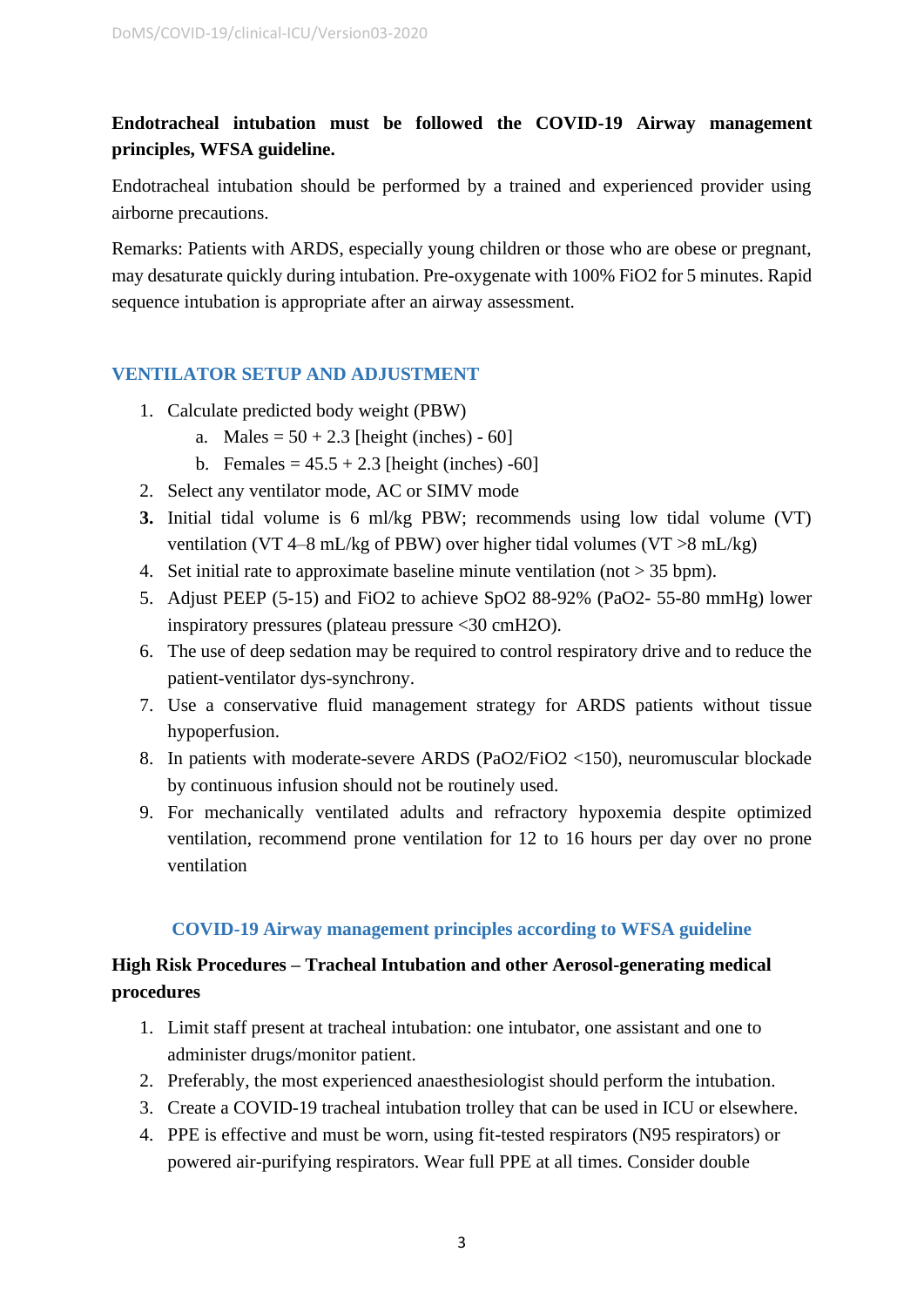gloving. Defog goggles and/or eye wear if possible. Touch as little as possible in the room to avoid fomites.

- 1. Everyone should know the plan before entering the room use a checklist to achieve this.
- 2. Plan how to communicate before entering the room.
- 3. All preparations of airway equipment and drugs that can take place outside the room should do.
- 4. Before the procedure begins, ensure all equipment is ready: standard monitoring equipment, iv access, drugs. Ensure ventilator and suction equipment is functional.
- 5. Focus on safety, promptness and reliability. Aim to succeed at the first attempt because multiple attempts increase risk to sick patients and staff. Do not rush but make each attempt the best it can be.
- 6. Place an HME with viral filter between the catheter mount and the circuit at all times. Keep it dry to avoid blocking.
- 7. For tracheal suction, closed suction system should be used to prevent aerosol spread.
- 8. Use RSI with cricoid force where a trained assistant can apply it. Take it off if it causes difficulty. Five minutes of preoxygenation with oxygen 100% and RSI in order to avoid manual ventilation and potential aerosolization of infectious respiratory droplets. If manual ventilation is required, apply small tidal volumes only.
- 9. Endotracheal intubation perform using video-guided laryngoscopy, over direct laryngoscopy, if available.
- 10. To avoid cardiovascular collapse, use ketamine  $1-2$  mg.kg<sup>-1</sup>, suxamethonium 1.5  $mg \cdot kg^{-1}$ .
- 11. Have a vasopressor for bolus or infusion (noradrenalin 0.05-1 µg/kg/min) immediately available for managing hypotension.
- 12. Communicate clearly: simple instructions, closed loop communication (repeat instructions back), adequate volume without shouting.
- 13. Place a nasogastric tube after tracheal intubation is completed and ventilation established safely.
- 14. Discard disposable equipment safely after use. Decontaminate reusable equipment fully and according to manufacturer's instructions.
- 15. After leaving the room ensure doffing of PPE is meticulous.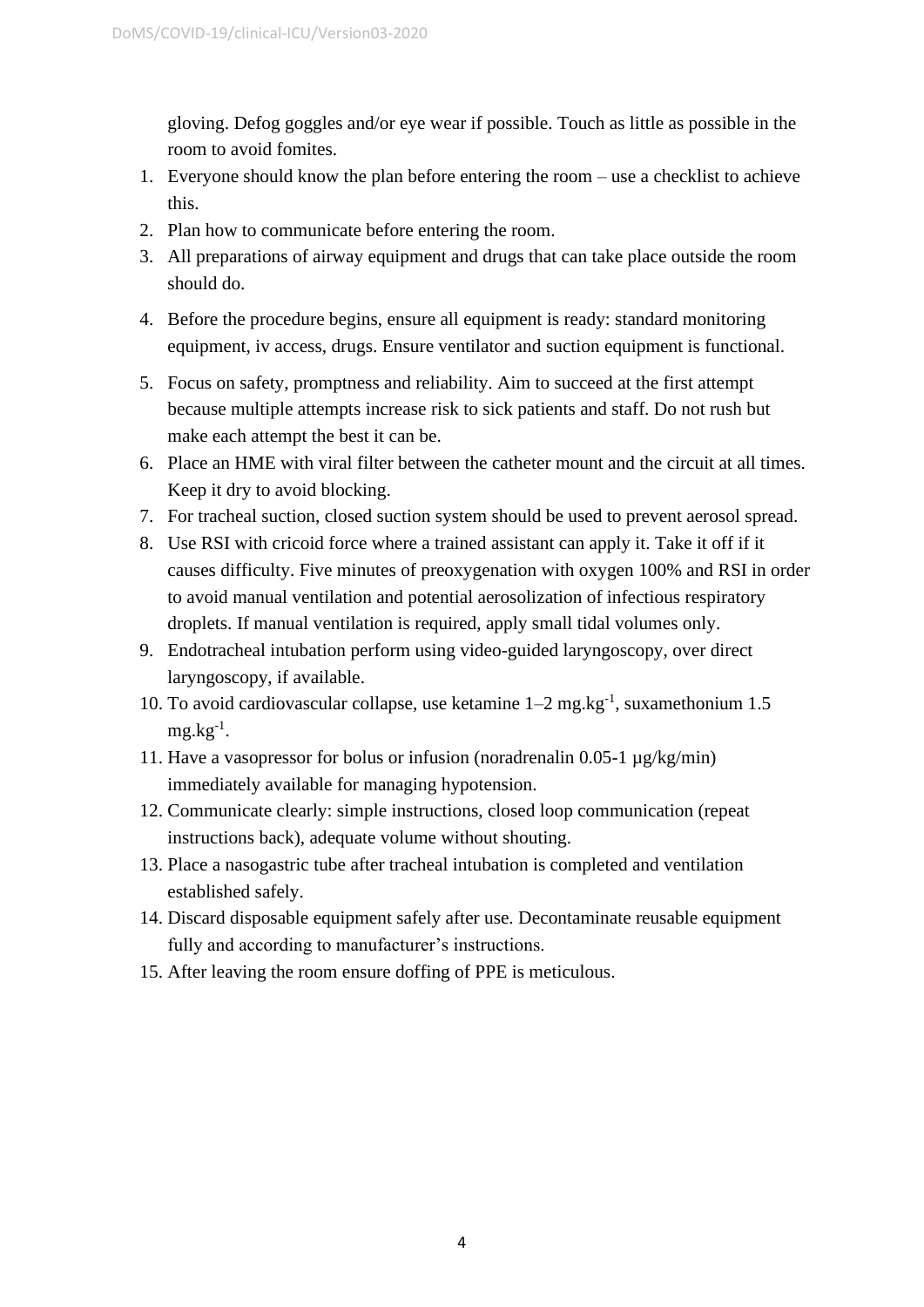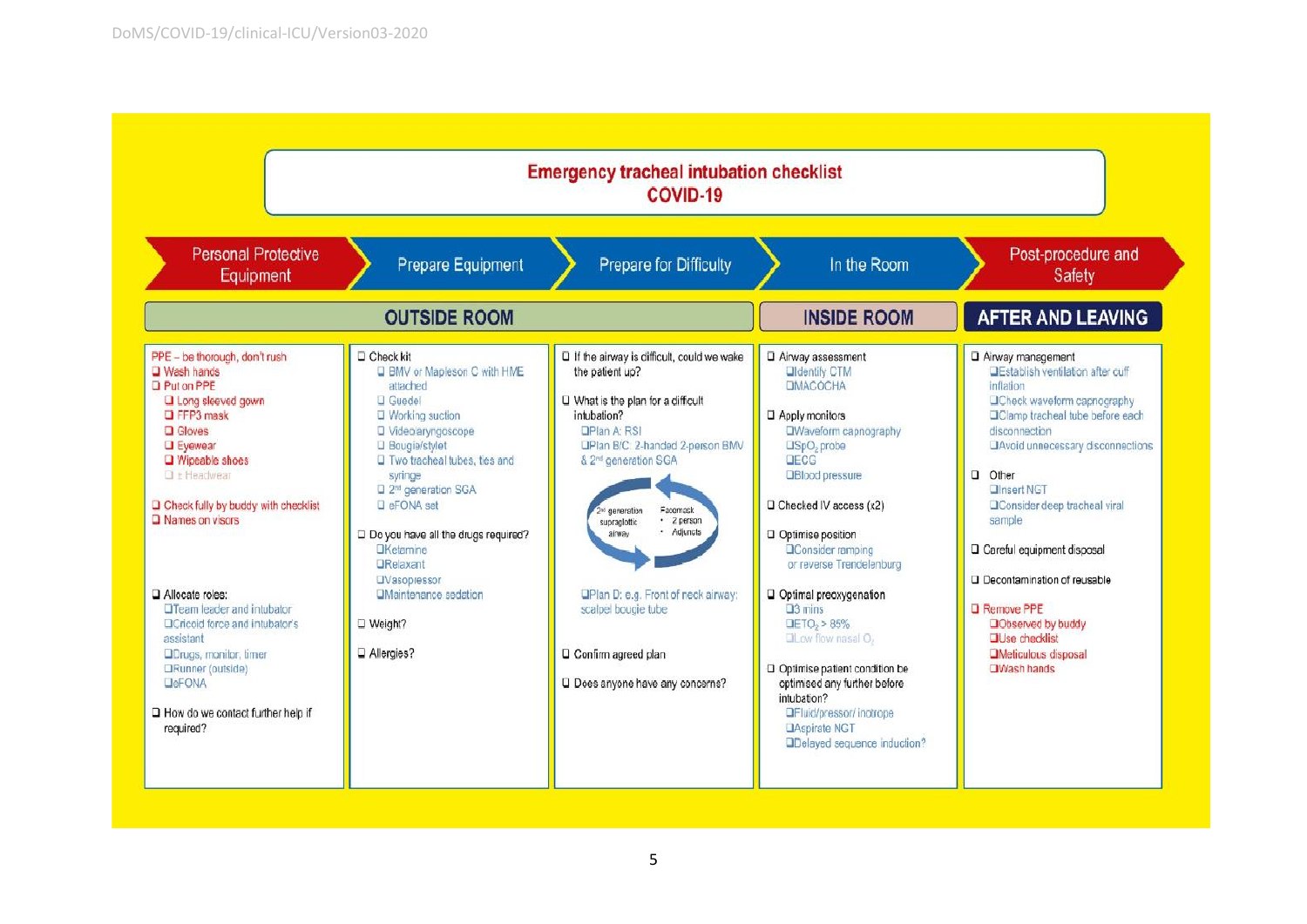